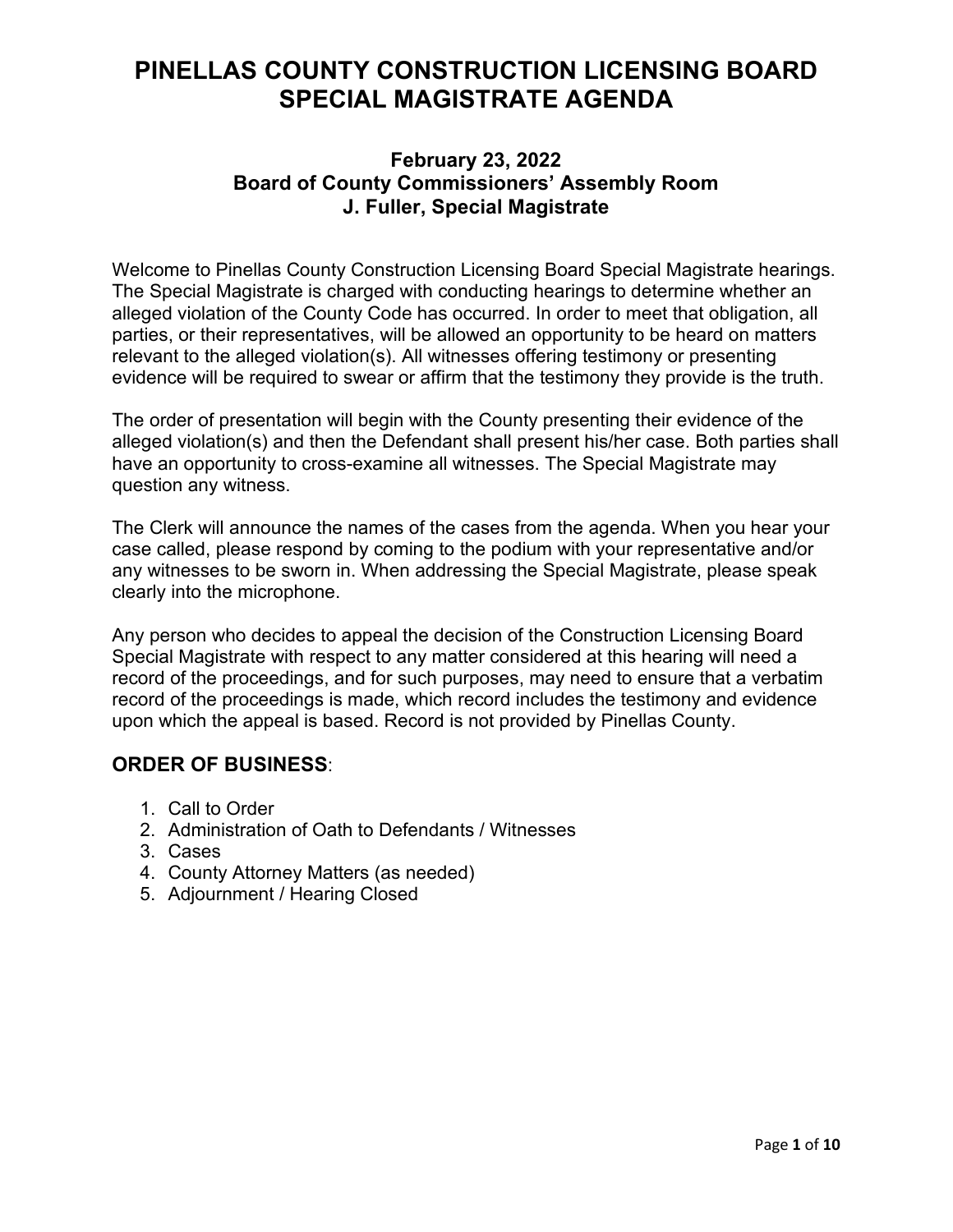# **9:00 A.M.**

| <b>ITEM: 01</b>           |                                                                           |
|---------------------------|---------------------------------------------------------------------------|
| <b>MATTER:</b>            | Contractor Licensing Violation(s)                                         |
| <b>CASE NO:</b>           | 2021-1674-1                                                               |
| CITATION(S) NO:           | C21-2216; C21-2217; C21-2218; C21-2219                                    |
| <b>DEFENDANT:</b>         | Jack Podolsky                                                             |
| <b>NOTICE ADDRESS:</b>    | Jack Podolsky                                                             |
|                           | <b>DBA: Solar Bear LLC</b>                                                |
|                           | 3604 Hartland Drive                                                       |
|                           | New Port Richey, FL 34655                                                 |
|                           | and                                                                       |
|                           | Pinellas County Code Enforcement (CED)                                    |
|                           | Attn: Code Officer Stevens (Witness for Plaintiff)<br>631 Chestnut Street |
|                           | Clearwater, FL 33756                                                      |
|                           |                                                                           |
| <b>VIOLATION ADDRESS:</b> | East Lake Road & Forelock Road                                            |
|                           | Tarpon Springs, FL                                                        |
|                           | and                                                                       |
|                           | East Lake Road & Bryan Lane                                               |
|                           | Palm Harbor, FL                                                           |
|                           | and                                                                       |
|                           | Solar Bear, LLC-Justaskjacksolar.com-Home Web Page                        |
|                           | and                                                                       |
|                           | Solar Bear, LLC-Justaskjacksolar.com-Facebook Web Page                    |

| <b>Code Section</b> | Location                                                       | Citation # and Violation                                                                                                                                                                |
|---------------------|----------------------------------------------------------------|-----------------------------------------------------------------------------------------------------------------------------------------------------------------------------------------|
| $22 - 14(6)$        | East Lake Road & Forelock<br>Road<br>Tarpon Springs, FL        | C21-2216<br>Unlicensed solar contractor via<br>transmission of advertising on a sign<br>placard for solar power that is placed in<br>the public right of way in Pinellas<br>County, FL. |
| $22-14(6)$          | East Lake Road & Bryan<br>Lane<br>Palm Harbor, FL              | C21-2217<br>Unlicensed solar contractor via<br>transmission of advertising on a sign<br>placard for solar power that is placed in<br>the public right of way in Pinellas<br>County, FL. |
| $22 - 14(6)$        | Solar Bear, LLC-<br>Justaskjacksolar.com-Home<br>Web Page      | C21-2218<br>Unlicensed solar contractor via<br>transmission of advertising on the<br>JustAskJackSolar.com home web<br>page in Pinellas County, FL.                                      |
| $22-14(6)$          | Solar Bear, LLC-<br>Justaskjacksolar.com-<br>Facebook Web Page | C21-2219<br>Unlicensed solar contractor via<br>transmission of advertising on the                                                                                                       |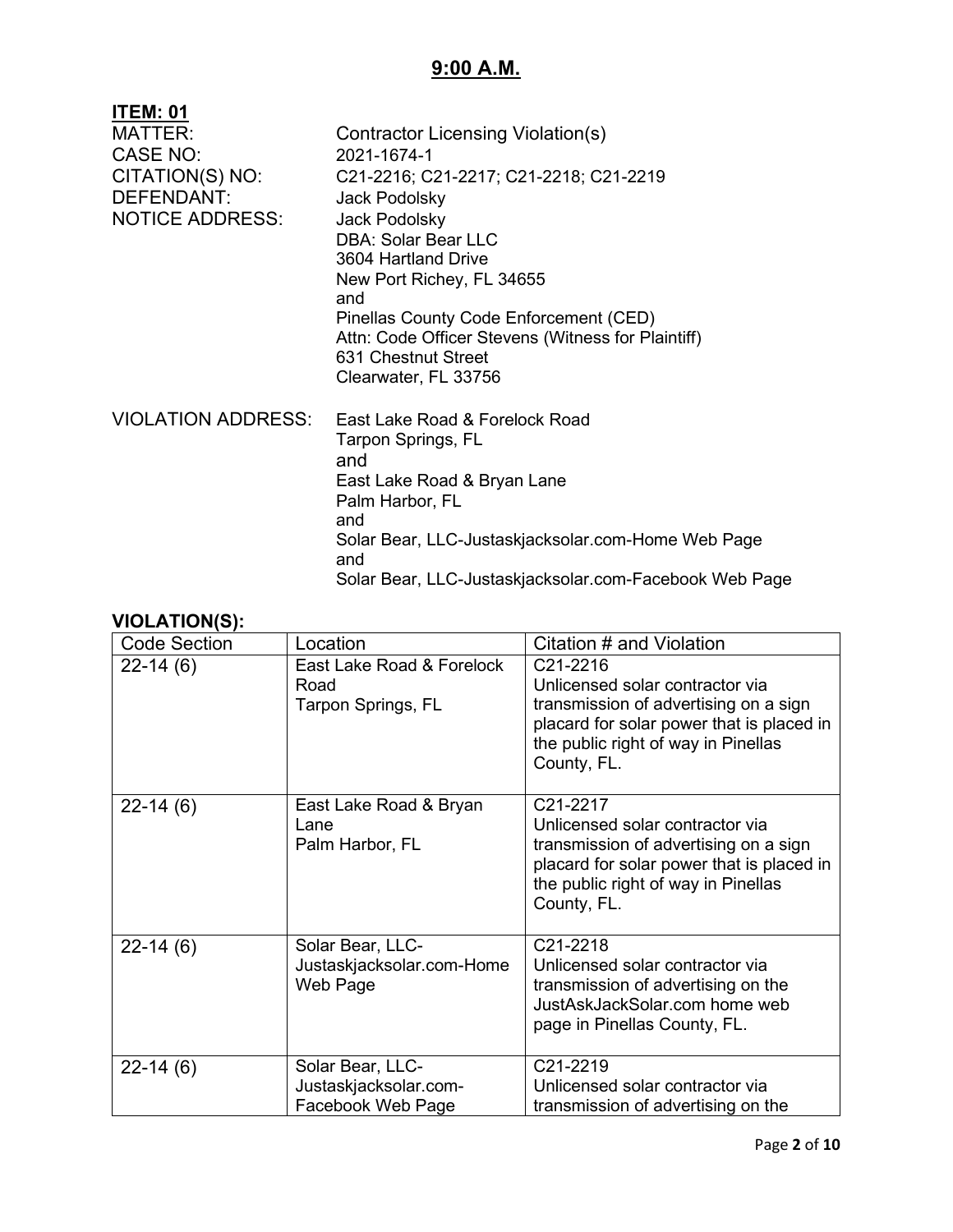|  | JustAskJackSolar.com Facebook<br>I home page in Pinellas County, FL. |
|--|----------------------------------------------------------------------|
|  |                                                                      |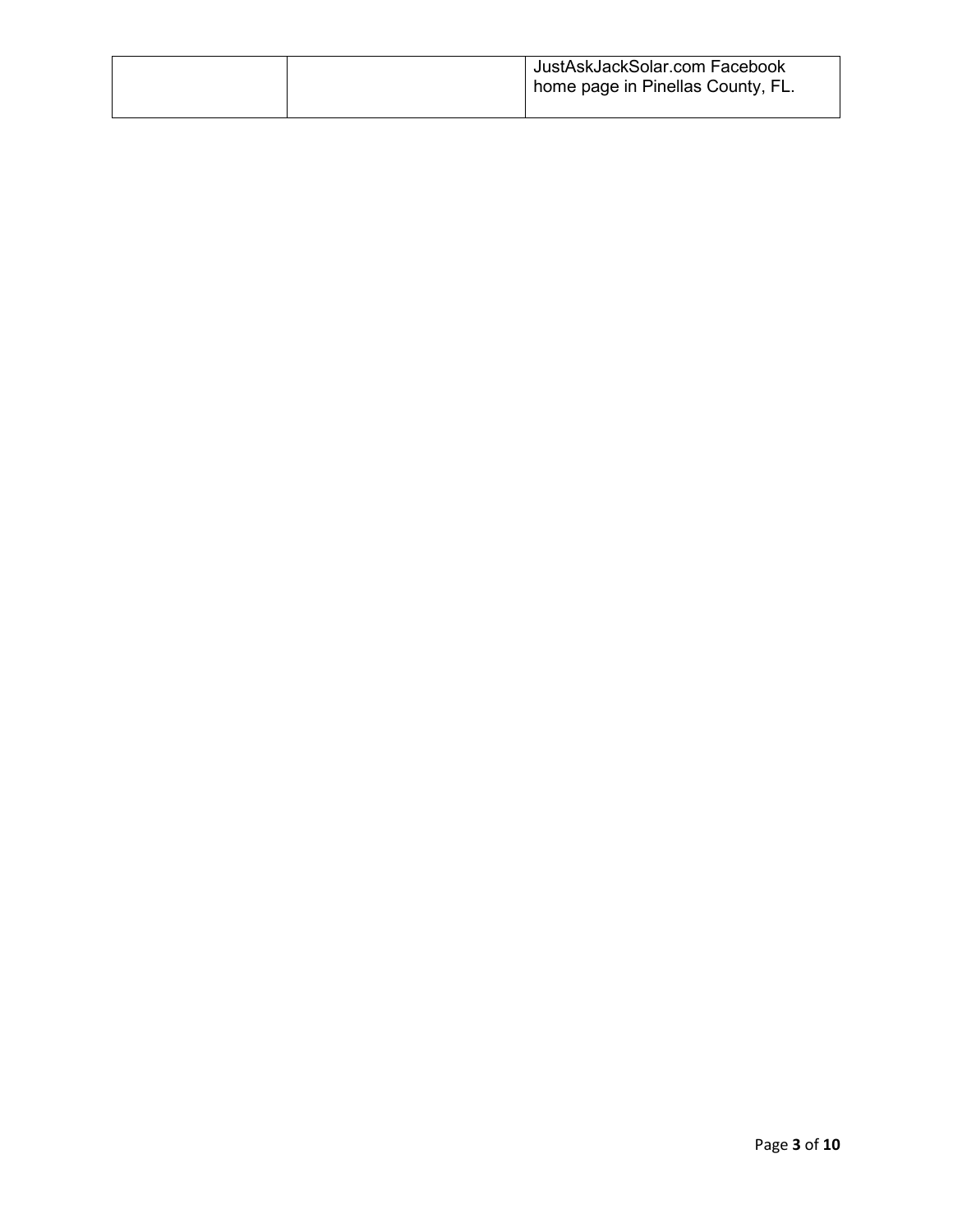# **ITEM: 02**

| <b>MATTER:</b>            | Contractor Licensing Violation(s)                                  |  |
|---------------------------|--------------------------------------------------------------------|--|
| CASE NO:                  | 2021-1702                                                          |  |
| CITATION(S) NO:           | C21-2059                                                           |  |
| <b>DEFENDANT:</b>         | Alex Von Gontard                                                   |  |
| <b>NOTICE ADDRESS:</b>    | Alex Von Gontard                                                   |  |
|                           | DBA: 12388 Starkey Road, LLC                                       |  |
|                           | 2007 N. Henderson Avenue                                           |  |
|                           | Dallas, TX 75206                                                   |  |
|                           | And                                                                |  |
|                           | Pinellas County Code Enforcement (CED)                             |  |
|                           | Attn: Special Magistrate Officer McDermott (Witness for Plaintiff) |  |
|                           | 631 Chestnut Street                                                |  |
|                           | Clearwater, FL 33756                                               |  |
| <b>VIOLATION ADDRESS:</b> | 810 36 <sup>th</sup> Ave N.                                        |  |
|                           | St. Petersburg, FL 33704                                           |  |
|                           | and                                                                |  |
|                           | 780 36 <sup>th</sup> Ave N.                                        |  |
|                           | St. Petersburg, FL 33704                                           |  |
|                           |                                                                    |  |

| <b>Code Section</b> | Location                              | Citation # and Violation                                                                                                                                                                      |
|---------------------|---------------------------------------|-----------------------------------------------------------------------------------------------------------------------------------------------------------------------------------------------|
| $22-14(5)$          | 12388 Starkey Road<br>Largo, FL 33773 | C <sub>21</sub> -2059<br>Unlicensed contractor failed to obtain a<br>demo permit prior to the destruction of<br>several outlying buildings located on<br>his property in Pinellas County, FL. |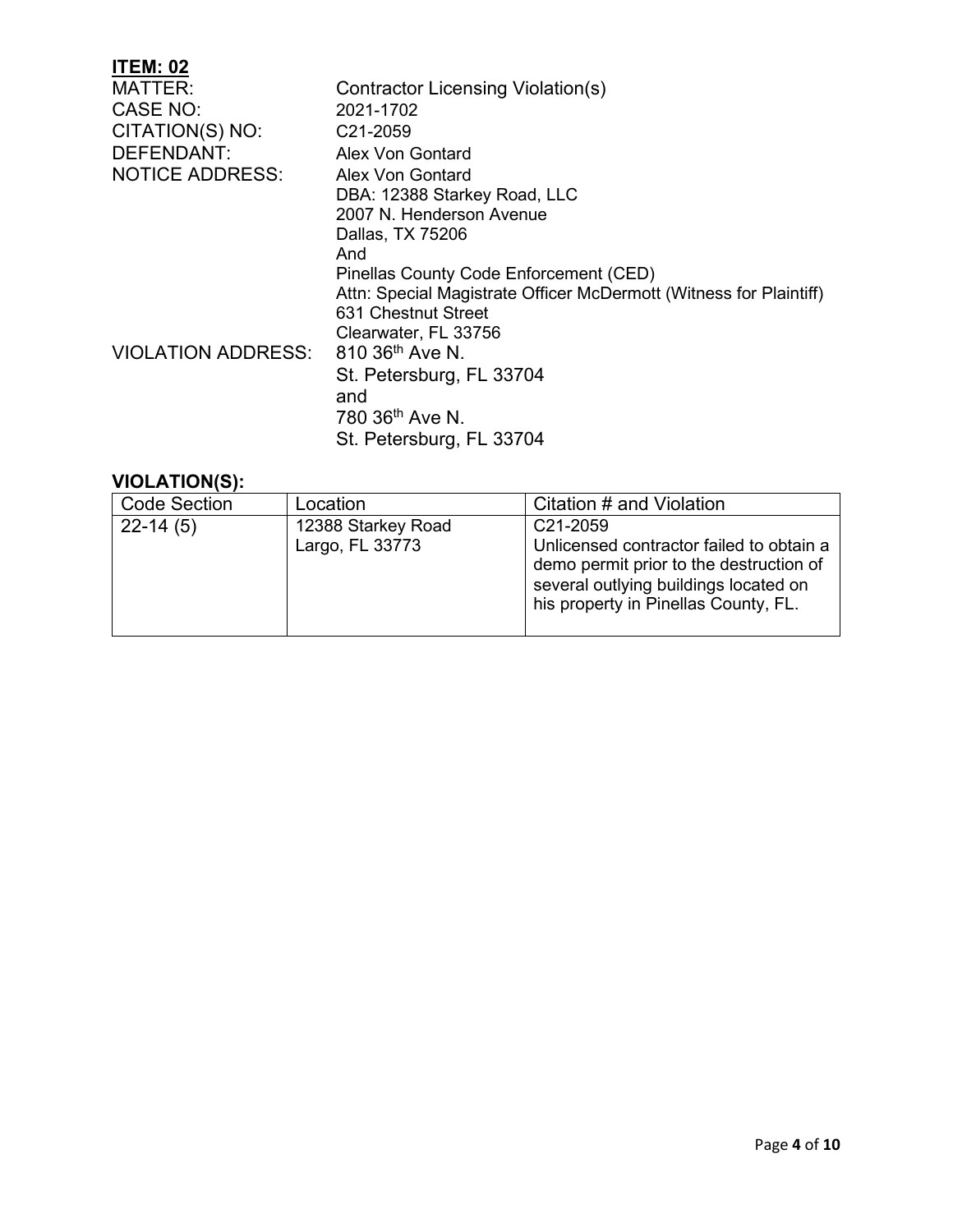| <b>ITEM: 03</b>           |                                       |
|---------------------------|---------------------------------------|
| MATTER:                   | Contractor Licensing Violation(s)     |
| <b>CASE NO:</b>           | 2021-1460-1                           |
| CITATION(S) NO:           | C21-1205; C21-1206                    |
| <b>DEFENDANT:</b>         | Juan S. Gaviria                       |
| <b>NOTICE ADDRESS:</b>    | Juan S. Gaviria                       |
|                           | DBA Greenseed                         |
|                           | 212 N. Lincoln Ave.                   |
|                           | Tampa, FL 33609                       |
|                           | and                                   |
|                           | Andrew Barber (Witness for Plaintiff) |
|                           | 3287 Enisgrove Dr. East               |
|                           | Palm Harbor, FL 34683                 |
| <b>VIOLATION ADDRESS:</b> | 3287 Enisgrove Dr. East               |
|                           | Palm Harbor, FL 34683                 |
|                           | and                                   |
|                           | https://www.ourgreenseed.com          |

| <b>Code Section</b> | Location                                         | Citation # and Violation                                                                                                                                                  |
|---------------------|--------------------------------------------------|---------------------------------------------------------------------------------------------------------------------------------------------------------------------------|
| $22-14(5)$          | 3287 Enisgrove Dr. East<br>Palm Harbor, FL 34683 | C21-1204 - Discharged by Plaintiff<br>Work without the required permit to<br>install pavers on property within<br>Pinellas County, FL.                                    |
| $22-14(6)$          | https://www.ourgreenseed.com                     | C <sub>21</sub> -1205<br>Unlicensed advertising via website<br>facebook and Instagram to do pavers,<br>fencing, tile work and pool repairs<br>within Pinellas County, FL. |
| $22 - 14(1)$        | 3287 Enisgrove Dr. East<br>Palm Harbor, FL 34683 | C <sub>21</sub> -1206<br>Unlicensed contractor to perform<br>installation of pavers within Pinellas<br>County, FL.                                                        |
| $22 - 14(1)$        | 3287 Enisgrove Dr. East<br>Palm Harbor, FL 34683 | C21-1207 - Discharged by Plaintiff<br>Unlicensed contracting to perform<br>installation of pavers within Pinellas<br>County, FL.                                          |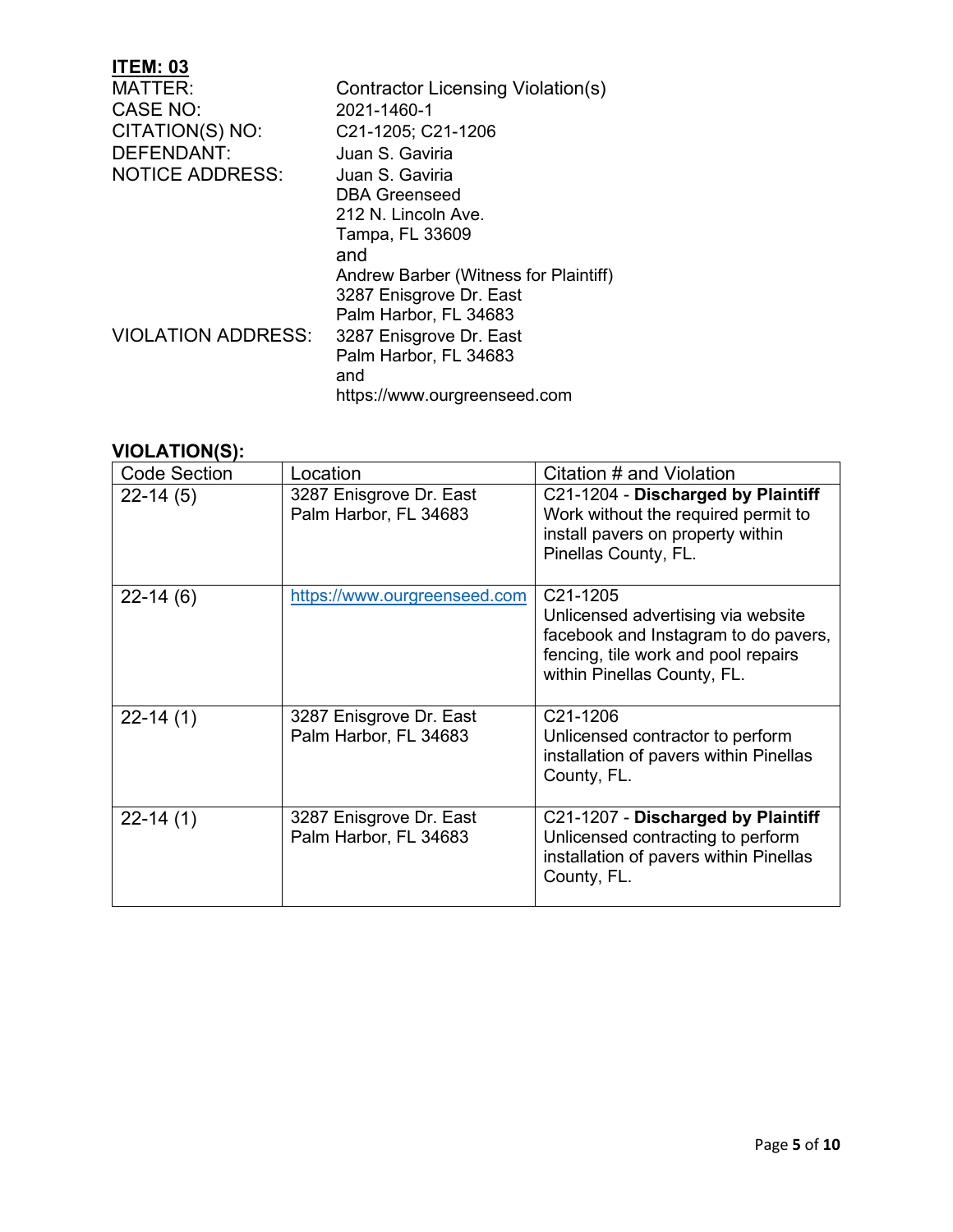| <b>ITEM: 04</b><br>MATTER:<br><b>CASE NO:</b><br>CITATION(S) NO:<br>DEFENDANT:<br><b>NOTICE ADDRESS:</b> | <b>Discharged by Plaintiff</b><br>Contractor Licensing Violation(s)<br>2021-1460-2<br>C <sub>21</sub> -1208<br><b>Danielle Brion</b><br>Danielle Brion<br>212 N. Lincoln Ave.<br>Tampa, FL 33609<br>And<br>Andrew Barber (Witness for Plaintiff)<br>3287 Enisgrove Dr. East<br>Palm Harbor, FL 34683 |
|----------------------------------------------------------------------------------------------------------|------------------------------------------------------------------------------------------------------------------------------------------------------------------------------------------------------------------------------------------------------------------------------------------------------|
| <b>VIOLATION ADDRESS:</b>                                                                                | 4621 15 <sup>th</sup> Ave. N.<br>St. Petersburg, FL 33713<br>and<br>Facebook                                                                                                                                                                                                                         |

| <b>Code Section</b> | Location                                         | Citation # and Violation                                                                               |
|---------------------|--------------------------------------------------|--------------------------------------------------------------------------------------------------------|
| $22-14(1)$          | 3287 Enisgrove Dr. East<br>Palm Harbor, FL 34683 | C21-1208<br>Unlicensed contracting to perform<br>installation of pavers within Pinellas<br>County, FL. |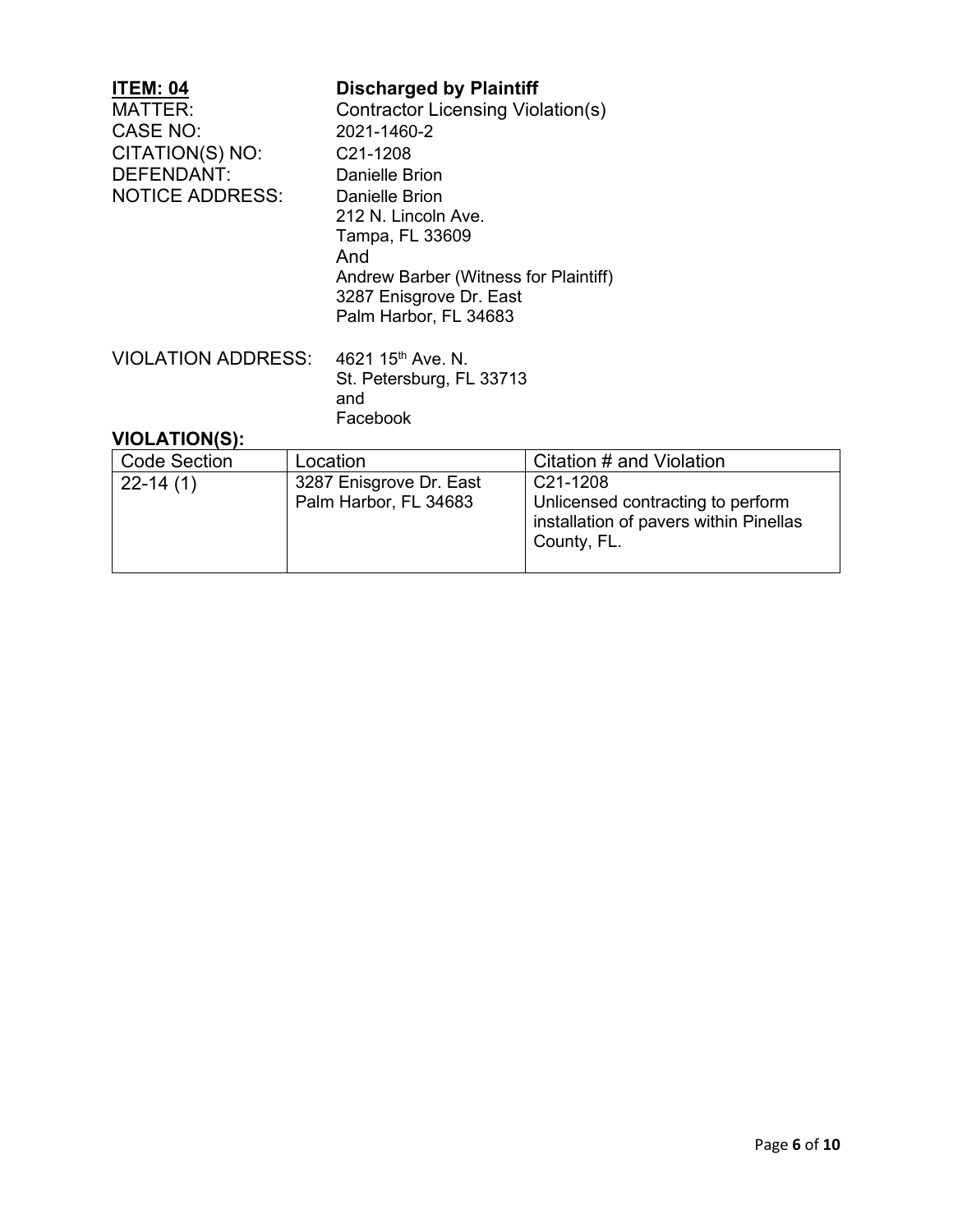# **ITEM: 05**

| MATTER:                | Contractor Licensing Violation(s) |
|------------------------|-----------------------------------|
| CASE NO:               | 2021-1268                         |
| CITATION(S) NO:        | C21-387; C21-389                  |
| DEFENDANT:             | <b>Michael Louis Merino</b>       |
| <b>NOTICE ADDRESS:</b> | Michael Louis Merino              |
|                        | 4805 N. Fremont Ave.              |
|                        | Tampa, FL 33603                   |
|                        | merino1951@aol.com                |
|                        |                                   |
|                        |                                   |

| VIOLATION ADDRESS: 3501 30th Ave, North |                          |
|-----------------------------------------|--------------------------|
|                                         | St. Petersburg, FL 33713 |

| <b>Code Section</b> | Location                                                     | Citation # and Violation                                                                                                                                                                      |
|---------------------|--------------------------------------------------------------|-----------------------------------------------------------------------------------------------------------------------------------------------------------------------------------------------|
| $22-14(1)$          | 3501 30 <sup>th</sup> Ave. North<br>St. Petersburg, FL 33713 | C <sub>21</sub> -387<br>Unlicensed contracting to perform<br>interior painting (Commercial Property)<br>in Pinellas County, FL.                                                               |
| $22-14(8)$          | 3501 30 <sup>th</sup> Ave. North<br>St. Petersburg, FL 33713 | C21-388 - Discharged by Plaintiff<br>Subcontracting work to unlicensed<br>contractor Carlos (Honduras No Id) to<br>perform interior painting (Commercial<br>Property) in Pinellas County, FL. |
| $22-14(6)$          | 3501 30 <sup>th</sup> Ave. North<br>St. Petersburg, FL 33713 | 21-389<br>Unlicensed advertising to perform<br>trades that require a license in Pinellas<br>County, FL. (Business Card).                                                                      |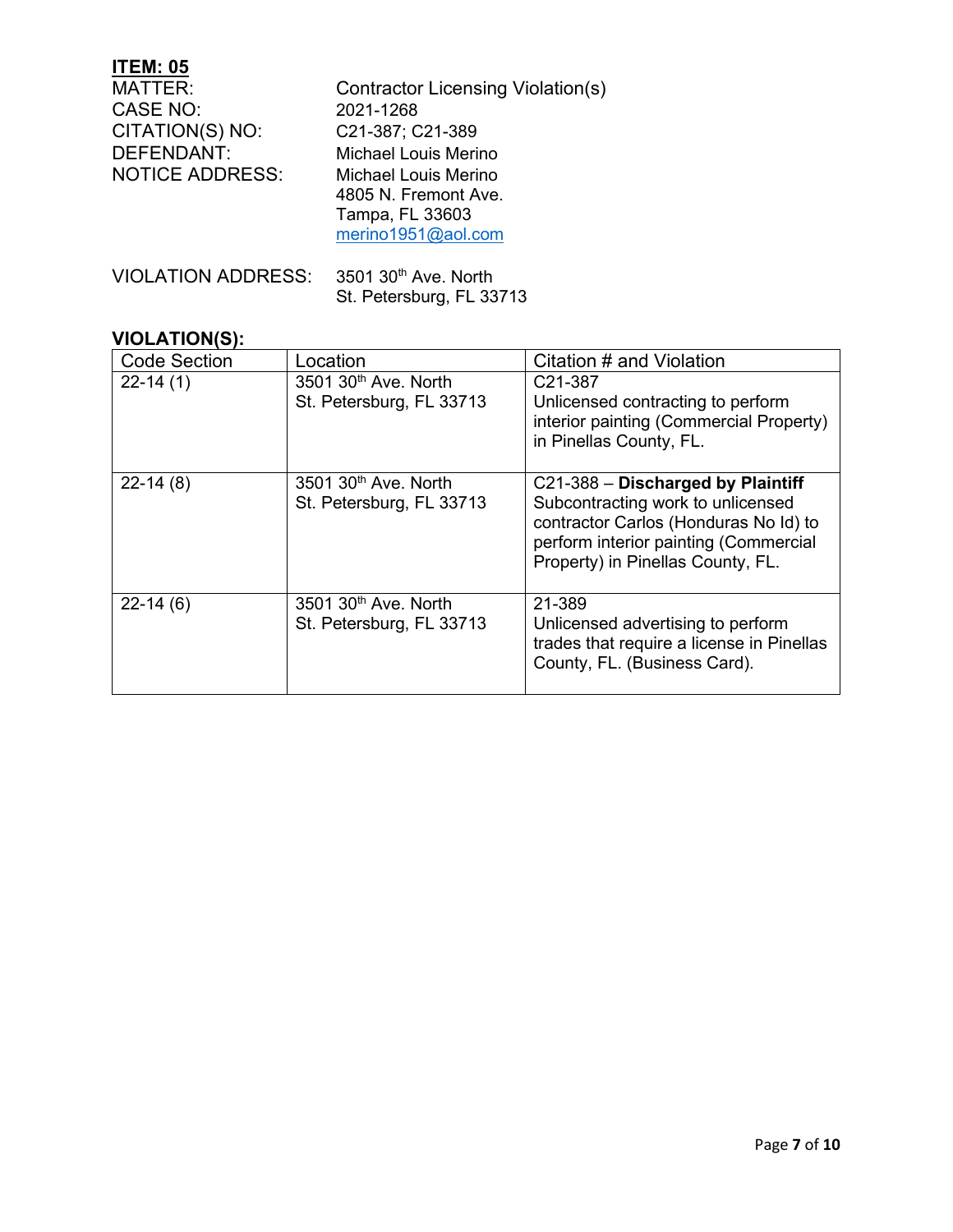### **1:00 P.M.**

| <b>ITEM: 06</b>        | <b>Continued to March 21, 2022</b>       |
|------------------------|------------------------------------------|
| <b>MATTER:</b>         | <b>Contractor Licensing Violation(s)</b> |
| <b>CASE NO:</b>        | 2020-0823                                |
| CITATION(S) NO:        | C21-588; C21-589                         |
| <b>DEFENDANT:</b>      | <b>Jim James Manos</b>                   |
| <b>NOTICE ADDRESS:</b> | <b>Jim James Manos</b>                   |
|                        | Dba Fix It Guy St. Pete.                 |
|                        | 4604 49th St. N. #45                     |
|                        | St. Petersburg, FL. 33709                |
|                        |                                          |

### VIOLATION ADDRESS: FIXITGUYSTP.COM

| <b>Code Section</b> | Location               | Citation # and Violation                                                                                                                             |
|---------------------|------------------------|------------------------------------------------------------------------------------------------------------------------------------------------------|
| $22-14(6)$          | <b>FIXITGUYSTP.COM</b> | C21-588<br>Unlicensed advertising for work which<br>requires a license in Pinellas County,<br>FL. (Plumbing, Electrical, Painting Etc.)              |
| $22-14(6)$          | <b>FIXITGUYSTP.COM</b> | C <sub>21</sub> -589<br>Unlicensed advertising for work which<br>requires a license in Pinellas County,<br>FL. (Plumbing, Electrical, Painting Etc.) |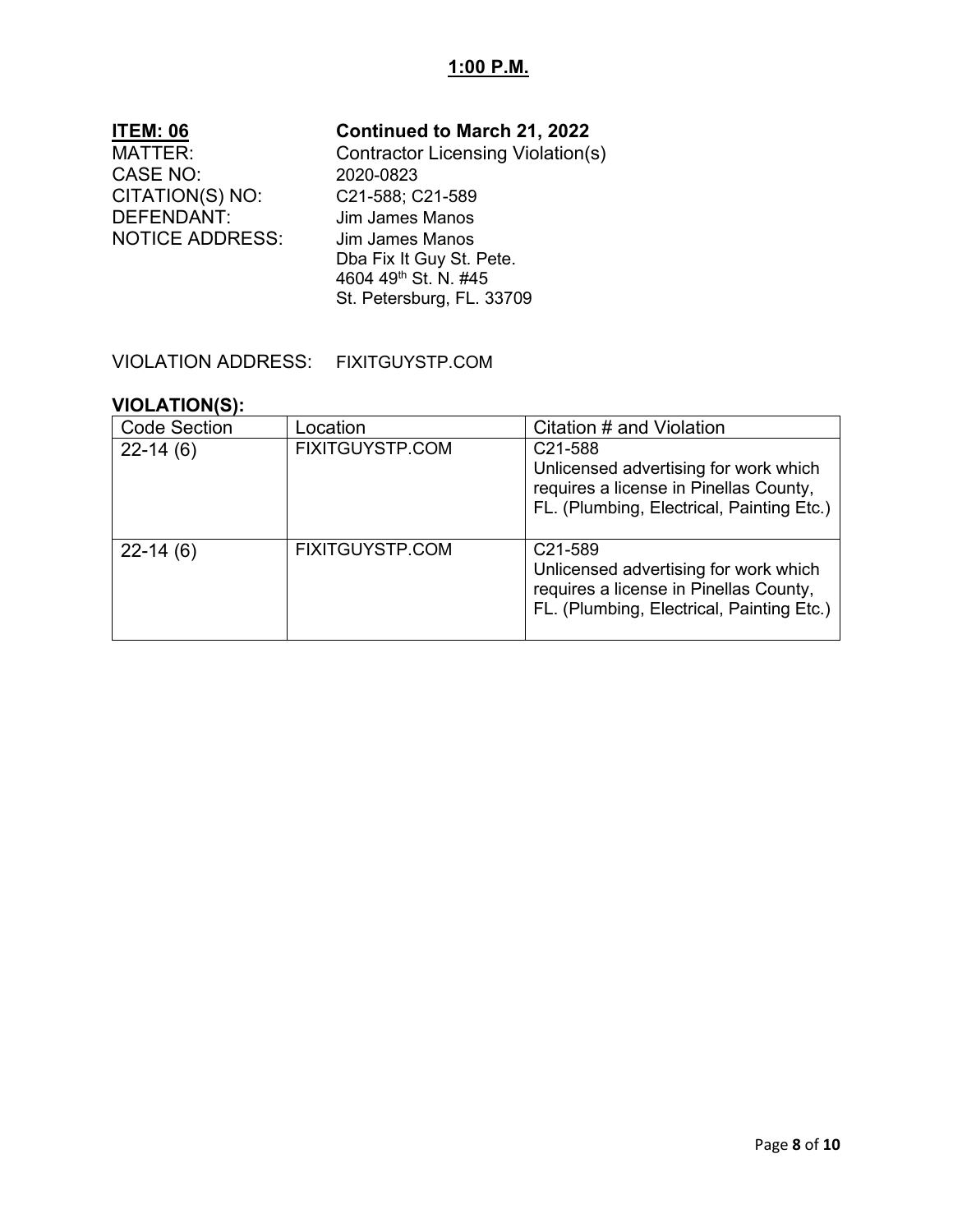### **ITEM: 07** Contractor Licensing Violation(s) CASE NO: 2018-0381 CITATION(S) NO: C18-1521<br>DEFENDANT: Stephen J Stephen John Sitler NOTICE ADDRESS: Stephen John Sitler DBA: Pro-Coat Painting LLC 2517 Chancery Dr. Holiday, FL 34690 VIOLATION ADDRESS: Craigslist 6694232483.html, Home Advisor, Facebook

| <b>Code Section</b> | Location                                                 | Citation # and Violation                                                                                                                                                                                                                                                                                                                                                                                             |
|---------------------|----------------------------------------------------------|----------------------------------------------------------------------------------------------------------------------------------------------------------------------------------------------------------------------------------------------------------------------------------------------------------------------------------------------------------------------------------------------------------------------|
| $22 - 14(6)$        | Craigslist<br>6694232483.html, Home<br>Advisor, Facebook | C18-1521<br>Advertised for work requiring licensure<br>within Pinellas County, FI without the<br>required license via Craigslist<br>6694232483.html, Home Advisor,<br>Facebook. Services offered include<br>Painting. No license number was<br>listed in the advertisement(s) as<br>required and a search indicates that<br>this person/company does not have<br>the required license(s) for these<br>types of work. |